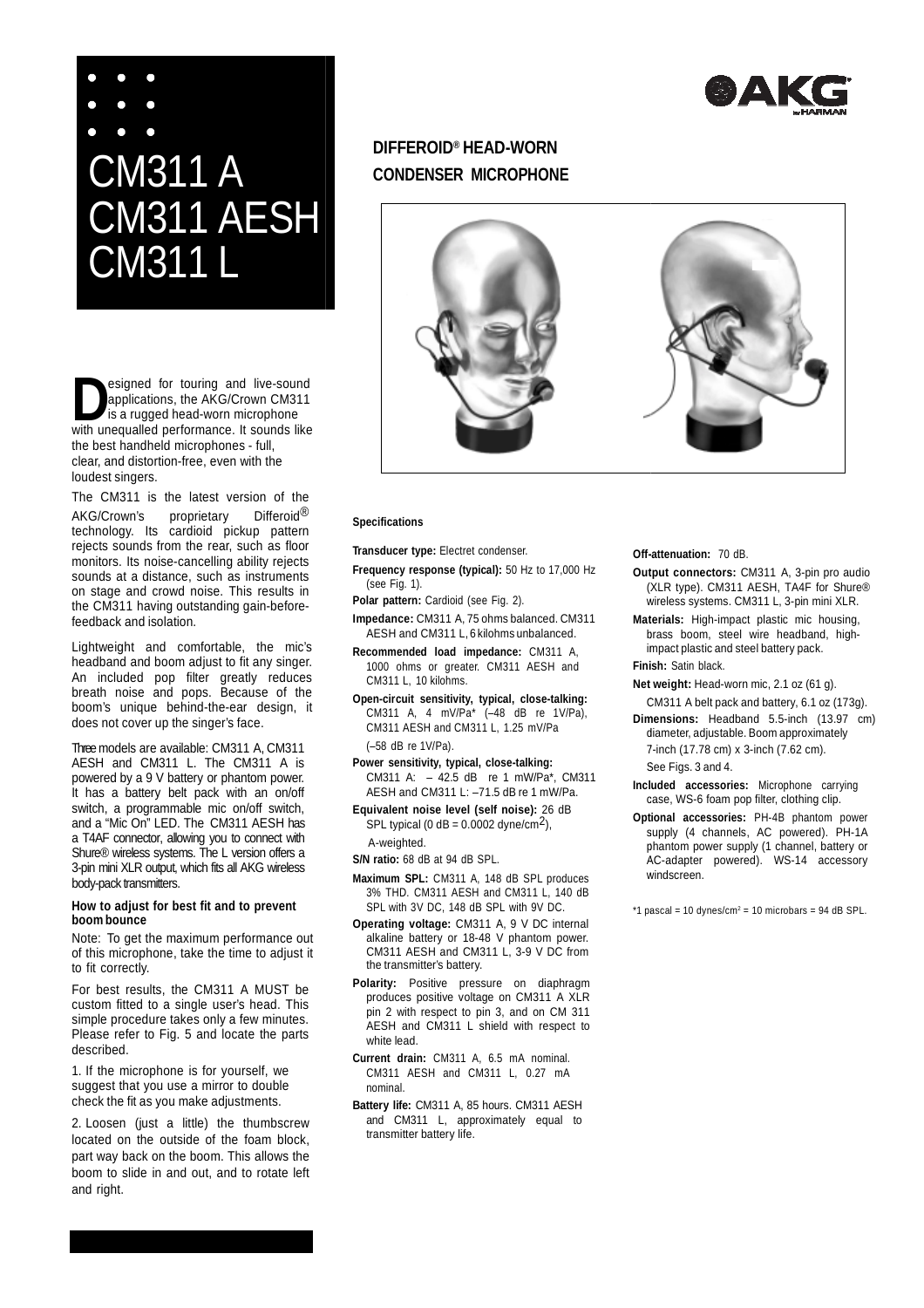



**Fig. 3**



**Fig. 4**

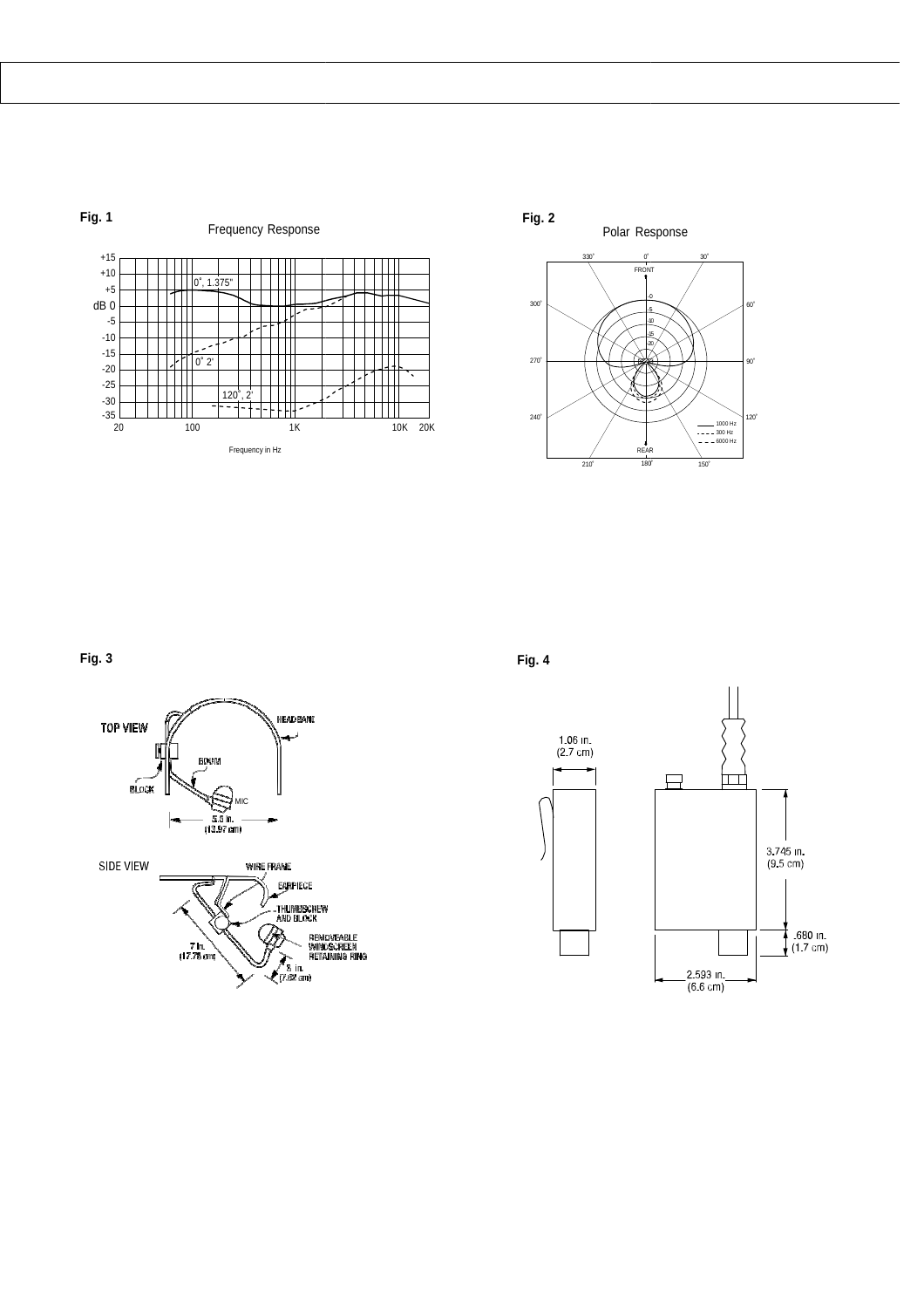**Fig. 5**



3. Now bend the headband wire to fit your head. Put the foam-block wire behind your ear. Then you can bend the earpieces to fit snugly around your ears. The back of the headband should fit firmly against the back of your neck.

4. Next, adjust the foam pad snug against your head or neck. To do this, bend the wire that goes into the foam block. CAUTION! Do not bend the boom itself — just the foamblock wire. A snug fit of the foam pad prevents boom bounce when you move around.

5. Be sure that the thumbscrew is still loosened a little. Move the boom in or out, and left or right, to center the mic directly in front of your lips. **The foam pop filter should press firmly against the lips.** This is necessary because the mic cancels sounds that are not close to it. Also, it keeps the boom from bouncing. Tighten the thumbscrew and you're done.

Once you've adjusted the headset, it should remain in that position - no further adjustments are needed. You can still swing the mic up or down, away from your lips, if you don't want to be heard on the P.A. — or use the mic on/off switch programmed for "press off" operation.

After several hours of use, the foam pop filter can become clogged with moisture,

giving a muffled sound. Periodically wash it in mild detergent and water. The foam pop filter is held in place by a removable ring.

Additional WS-6 pop filters can be ordered from AKG's Parts Department.

#### **How to insert a battery in the CM311 A belt pack**

1. Access the battery by sliding open the battery cover.

2. Insert a fresh 9V alkaline battery (Mallory Duracell MN9100 or equivalent) into the battery tray. The battery cover shows the correct polarity.

3. Replace the battery cover. To prolong battery life, turn off the battery switch when not in use.

If you're using phantom power, and the battery switch is on, the battery will take over automatically if phantom power fails.

After 85 hours of use, or if the sound is distorted, it's time to replace the battery.

## **How to program the mic on/off switch**

The mic on/off switch can be programmed to work in three ways:

- \* Push-on/push-off.
- \* Momentary on.

\* Momentary off (as supplied).

To change the switch operation, open the beltpack case by removing the three screws. Set the switch as shown below:



The LED lights when the mic is on.

**Architects' and Engineers' Specifications**  The microphone shall be the AKG/Crown Model CM311 A or equivalent. The microphone shall be a head-worn, noisecancelling,

cardioi cardioid type of electret-condenser design. The e microphone shall exhibit excellent offaxis s response and gain-before-feedback. The e microphone shall have an adjustable headband headband, adjustable boom with locking thumbscre thumbscrew, and foam pop filter.

Mode Model CM311 A shall include a battery belt pack pack. In the CM311 A, a 42-inch, permanentl permanently attached, two-conductor shielde shielded cable shall connect the microphon phone to the belt pack. The belt pack shall includ include a 3-pin pro audio (XLR type) connecto nector.

Mode Model CM311 A shall be powered by a 9 V batte battery in the belt pack, or by 18 to 48 V phanto phantom power. The belt pack shall have a batte battery on/off switch, a programmable mic on/off on/off switch, and a "Mic On" LED.

Nomina Nominal open-circuit sensitivity shall be 4 or 1.2 1.25 mV/Pa. Maximum SPL shall be 148 148 dB SPL for 3% THD. Equivalent noise shall shall be 27 dBA nominal. Frequency response shall be 50 Hz to 17,000 Hz with a uniform uniform off-axis response, over 20 dB dow down at the rear null. The AKG/Crown model model CM311 A is specified.

#### **Mic Microphone Warranty**

AKG/C AKG/Crown professional microphones are quaranteed malfunction from any cause for a period of thre three years from date of original purchase. See e enclosed warranty sheet for additional info information. unconditionally against

#### **Ser rvice**

If th the microphone does not function properly y, check that it is aimed correctly and is connecte connected as described in this data sheet. If you determine that the microphone product is defective, return the complete product in its original packaging to one of the addresses below. For further assistance or technical support call the international helpdesk at **+43 676 83200 888.** defective, return the complete product in its<br>original packaging to one of the addresses<br>below. For further assistance or technical